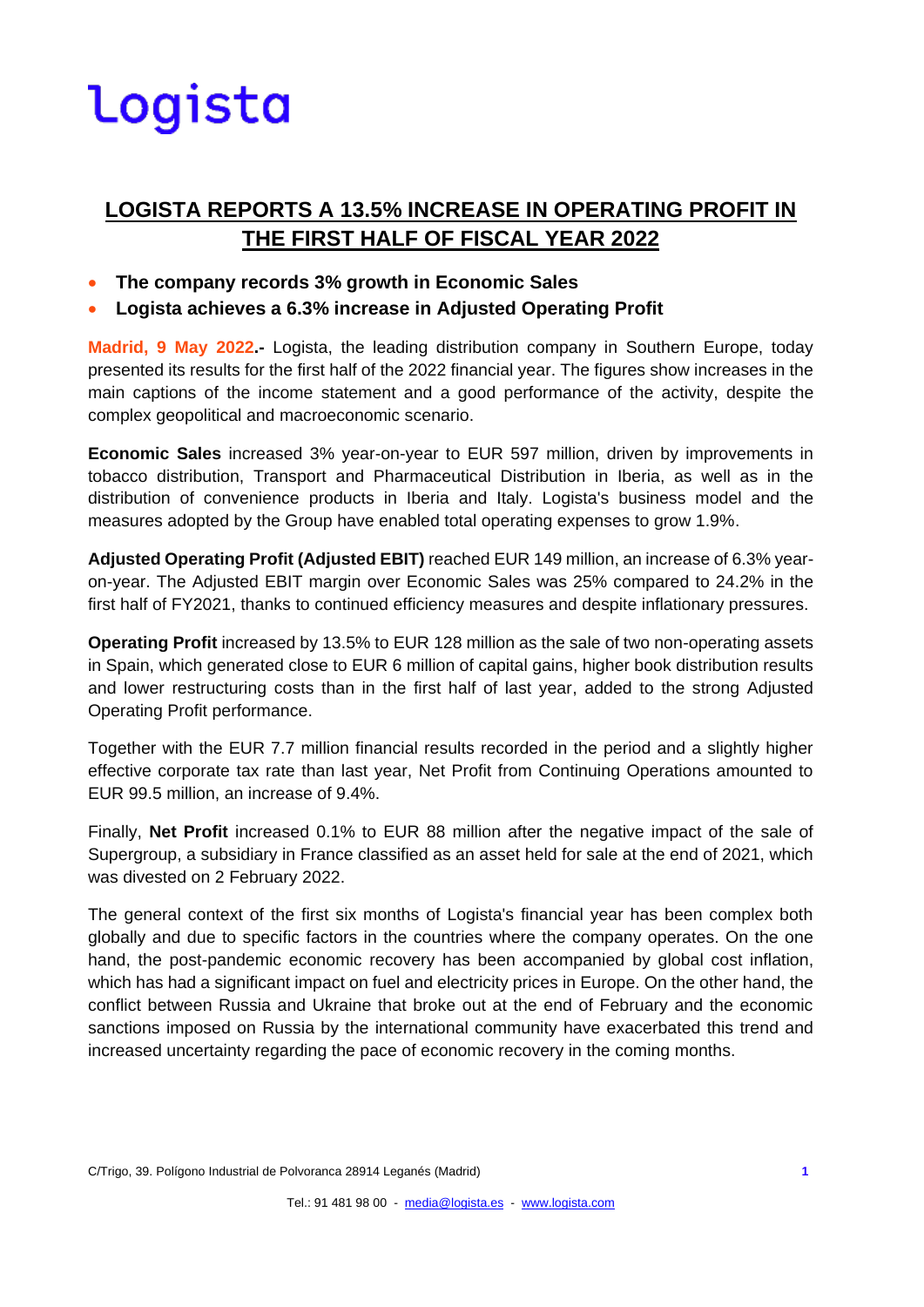Moreover, in this context, some associations of the transport sector in Spain have staged a strike that caused numerous disruptions in the country's economic activity in the last two weeks of March.

|                             | <b>TOTAL</b> | $\Delta$ 22/21 | <b>Iberia</b> | <b>Italy</b> | <b>France</b> | <b>Adjustments</b> |
|-----------------------------|--------------|----------------|---------------|--------------|---------------|--------------------|
| <b>Revenues</b>             | 5,454        | $+5.5%$        | 1.751         | 1,899        | 1,829         | $-25$              |
| Economic Sales <sup>1</sup> | 597          | $+3.0%$        | 337           | 156          | 106           | $-2$               |
| Adjusted EBIT <sup>1</sup>  | 149          | $+6.3%$        | 77            | 47           | 25            | ۰                  |
| <b>EBIT</b>                 | 128          | $+13.5%$       |               |              |               |                    |
| <b>Net Profit</b>           | 88           | $+0.1%$        |               |              |               |                    |

However, Logista's results were solid due to the Group's strong business performance.

Figures rounded off in millions of euros, except percentages.

1: Economic Sales: Revenues less Procurements.

2: Adjusted Operating Profit (Adjusted EBIT): EBIT less costs not directly related to the Group's revenues. It is the Group's main indicator for analysing and measuring business performance.

The full explanation of these Alternative Performance Measures and their calculation details can be found in the Results

Announcement a[t https://www.logista.com/en/home/investors-shareholders/economic-financial-information/alternative-performance](https://www.logista.com/en/home/investors-shareholders/economic-financial-information/alternative-performance-measures.html)[measures.html](https://www.logista.com/en/home/investors-shareholders/economic-financial-information/alternative-performance-measures.html)

Regarding the **dividend**, the General Meeting of Shareholders held on the 3rd of February distributed a final dividend for 2021 of EUR 110 million (0.83 euros per share), which was paid on 24 February 2022. As a result, the total dividend for 2021 amounted to EUR 164 million (1.24 euros per share), an increase of 5.1% over the previous year's dividend.

In addition, the acquisition of 70% of Speedlink Worldwide Express, a Dutch express delivery specialist, was announced on 16 February 2022. This operation marks Logista's entry into a new market and lays the foundations for Nacex's international development.

Iñigo Meirás, CEO of Logista, stated that *"Once again, the results for the first half of the year demonstrate Logista's solid business model, confirming the positive performance already observed in the first quarter despite the complicated general context in which the business continues to develop."*

### **Iberia (Spain, Portugal and Poland)**

**Economic Sales** in Iberia amounted to EUR 337 million, 7.5% higher than the EUR 314 million recorded in the first half of FY2021.

By activity, Economic Sales of Tobacco and Related Products increased by 10.7% year-on-year due to the increase in tobacco volumes distributed, the turnover of value-added services to tobacco manufacturers and the growth experienced by the Economic Sales of convenience products distribution in Iberia.

C/Trigo, 39. Polígono Industrial de Polvoranca 28914 Leganés (Madrid) **2**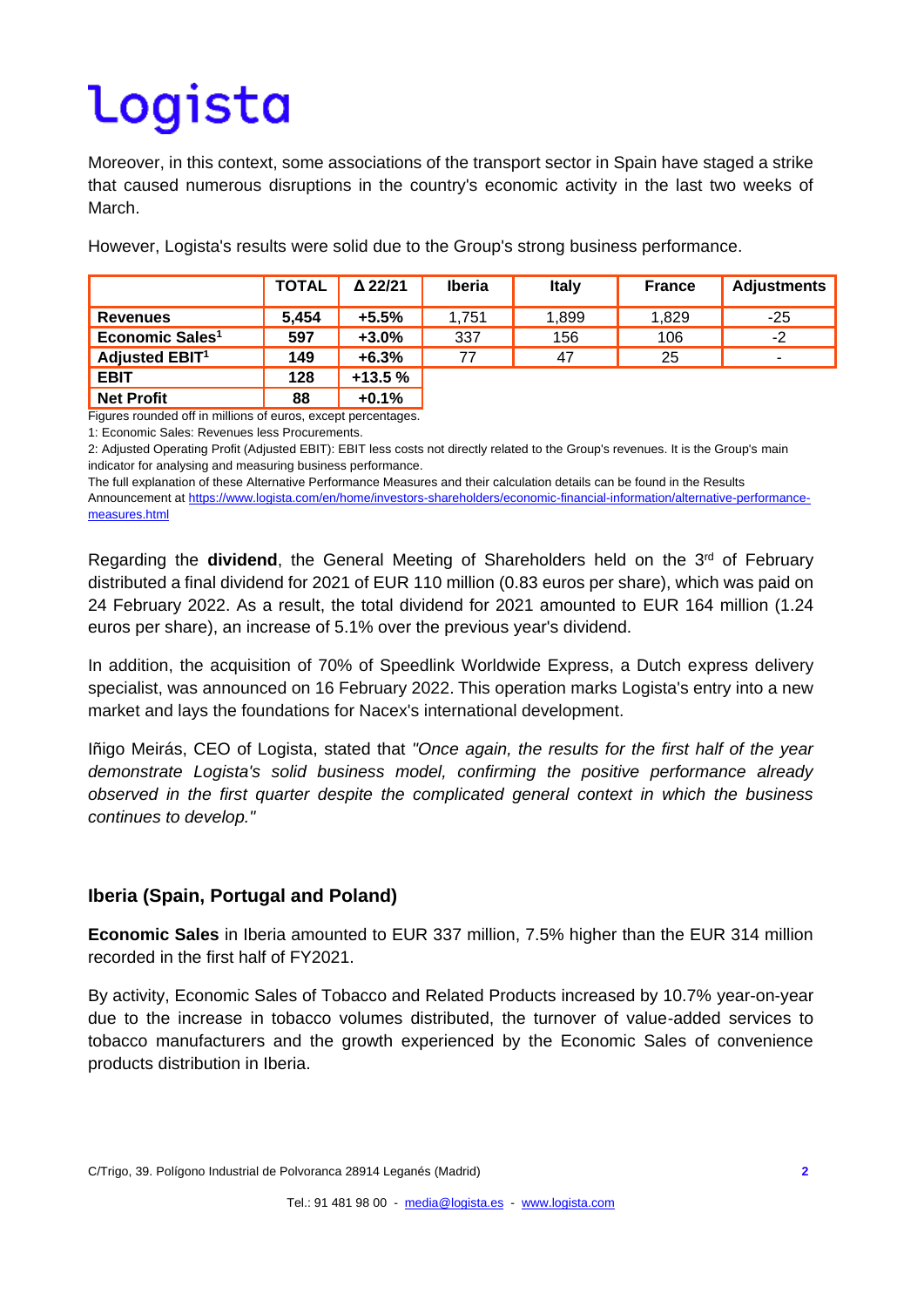Transport Economic Sales rose 4.1% to EUR 155 million, driven by growth in Logista Parcel and higher activity in Nacex's B2B business. Revenues from Long Distance Transport (Logista Freight) grew in double digit, with positive performance in all sectors served by Logista.

Logista Pharma's Economic Sales rose 8% to EUR 45 million due to the continued addition of new customers and increased activity with existing customers, although the improvement in the overall pandemic situation meant that volumes handled for medical devices, and in particular critical COVID-19 drugs, declined significantly in the first half compared to the same period last year.

|                                       | <b>TOTAL</b> | Δ 22/21 | Tobacco and<br>Related<br><b>Products</b> | Pharmacy | Transport | Other<br><b>Business</b><br>es | Inter-<br>segment<br>sales |
|---------------------------------------|--------------|---------|-------------------------------------------|----------|-----------|--------------------------------|----------------------------|
| <b>Revenues</b>                       | 1.751        | +11.7%  | 1.504                                     | 104      | 221       | 9                              | -88                        |
| <b>Economic</b><br>Sales <sup>1</sup> | 337          | $+7.5%$ | 160                                       | 45       | 155       | 9                              | -31                        |

Figures rounded off in millions of euros, except percentages.

1: Economic Sales: Revenues less Procurements.

The full explanation of these Alternative Performance Measures and their calculation details can be found in the Results

Announcement a[t https://www.logista.com/en/home/investors-shareholders/economic-financial-information/alternative-performance](https://www.logista.com/en/home/investors-shareholders/economic-financial-information/alternative-performance-measures.html)[measures.html](https://www.logista.com/en/home/investors-shareholders/economic-financial-information/alternative-performance-measures.html)

#### **Italy**

**Economic Sales** in Italy fell by 1.3% to EUR 156 million.

The growth of new tobacco product categories in Italy remains very strong and contributes to the positive development of revenues from value added services in all categories.

On the other hand, the growth observed in the distribution of convenience products has been confirmed in the first half of the year, and the Sales have continued to increase at double digit rates.

The good performance of sales, despite the persistence of the pandemic, has been possible thanks to two key accelerators: the expansion of the commercial proposal with the incorporation of new products and categories (for example, in beverages, through the marketing of new leading brands); and the process of dynamisation of the sales force, which has made it easier to achieve sales targets and continue to expand the customer base, incorporating new points of sale in the Restoration and Hotels sector.

|                             | <b>TOTAL</b> | Δ 22/21 | <b>Tobacco and Related Products</b> |
|-----------------------------|--------------|---------|-------------------------------------|
| <b>Revenues</b>             | .899         | +14.9%  | .899                                |
| Economic Sales <sup>1</sup> | 156          | $-1.3%$ | 156                                 |

Figures rounded off in millions of euros, except percentages.

1: Economic Sales: Revenues less Procurements.

The full explanation of these Alternative Performance Measures and their calculation details can be found in the Results Announcement a[t https://www.logista.com/en/home/investors-shareholders/economic-financial-information/alternative-performance](https://www.logista.com/en/home/investors-shareholders/economic-financial-information/alternative-performance-measures.html)[measures.html](https://www.logista.com/en/home/investors-shareholders/economic-financial-information/alternative-performance-measures.html)

C/Trigo, 39. Polígono Industrial de Polvoranca 28914 Leganés (Madrid) **3**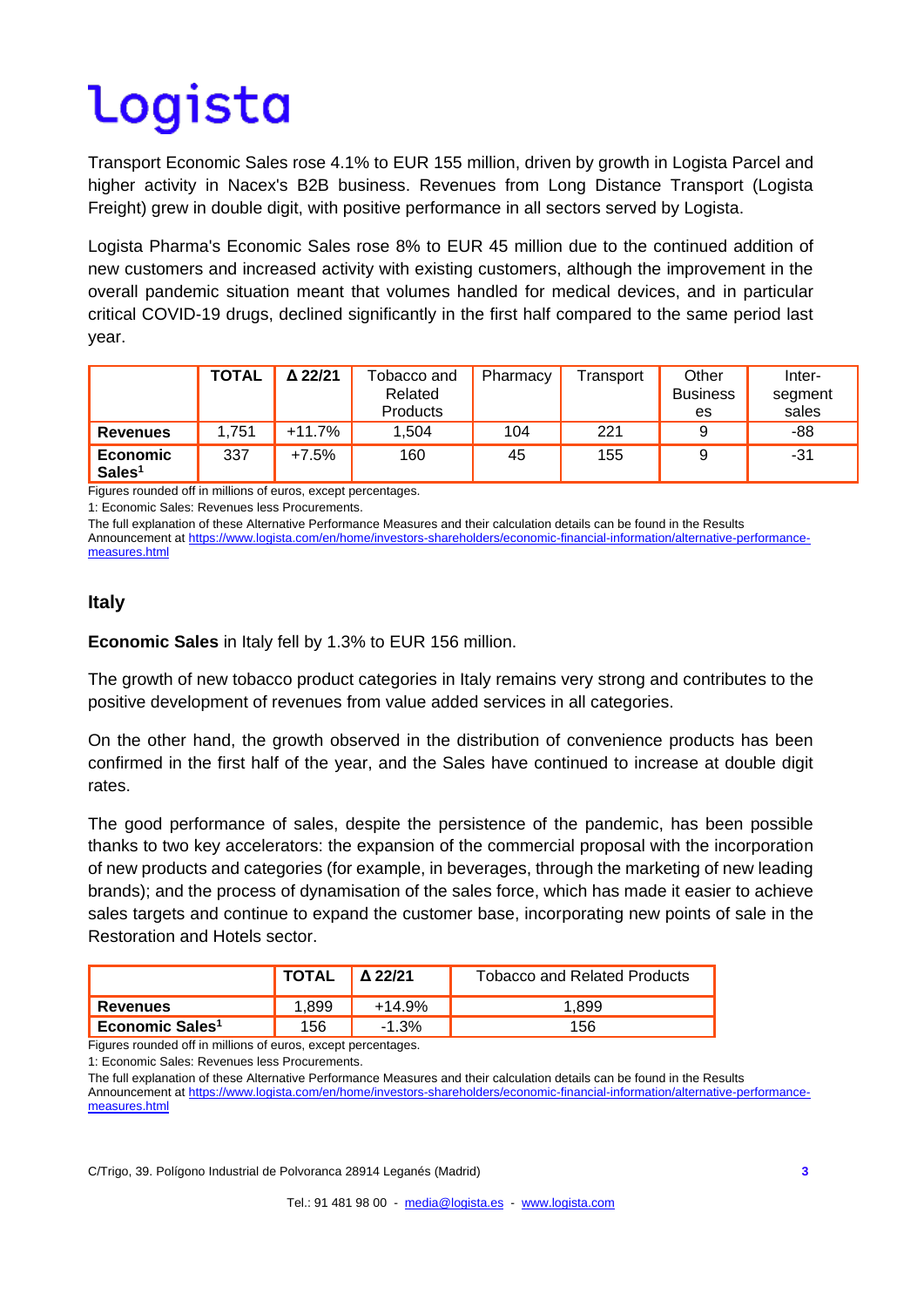#### **France**

**Economic Sales** in France declined by 3.9% to EUR 106 million. Increases in the distribution of electronic transactions mitigated the negative performance of Economic Sales in tobacco distribution following the declines in volumes distributed and in the distribution of convenience products.

The distribution of convenience products has shown irregular behaviour depending on the categories. The food and drugstore category, as well as electronic cigarettes, have shown growth that has mitigated the falls experienced in products more directly related to the consumption of rolling tobacco (RYO), especially rolling paper.

|                             | <b>TOTAL</b> | Δ 22/21 | <b>Tobacco and Related Products</b> |
|-----------------------------|--------------|---------|-------------------------------------|
| <b>Revenues</b>             | .829         | 7.2%    | .829                                |
| Economic Sales <sup>1</sup> | .06          | $-3.9%$ | 106                                 |

Figures rounded off in millions of euros, except percentages.

1: Economic Sales: Revenues less Procurements.

The full explanation of these Alternative Performance Measures and their calculation details can be found in the Results Announcement a[t https://www.logista.com/en/home/investors-shareholders/economic-financial-information/alternative-performance](https://www.logista.com/en/home/investors-shareholders/economic-financial-information/alternative-performance-measures.html)[measures.html](https://www.logista.com/en/home/investors-shareholders/economic-financial-information/alternative-performance-measures.html)

#### **About Logista**

Logista is the leading proximity distributor in Southern Europe. It regularly serves nearly 200,000 points of sale in Spain, France, Italy, Portugal and Poland and provides the best and fastest market access to a wide range of convenience products, pharmaceuticals, electronic recharging, books, publications, tobacco and lotteries, among others. Logista has a team of highly qualified professionals comprising 5,900 direct employees and 15,000 collaborators, focused on serving its customers in the most efficient way and adapted to their needs.

#### **Commitment to Sustainability**

Logista has been included for the sixth consecutive year on CDP's "A List", which recognises global leaders in the fight against climate change. Logista is the only European retailer to make the list for six consecutive years. CDP also recognises Logista's work as a driver of sustainable change throughout its value chain and has reinstated Logista as a Supplier Engagement Leader in 2021.

Furthermore, Logista's firm commitment to sustainability has been recognised in October 2021 by Sustainalytics, one of the leaders in the evaluation of Corporate Social Responsibility and Corporate Governance worldwide, which, after evaluating the Company's ESG criteria, has awarded it an ESG risk rating of 14.1 points, meaning that it is considered to be at Low Risk of experiencing material

C/Trigo, 39. Polígono Industrial de Polvoranca 28914 Leganés (Madrid) **4**